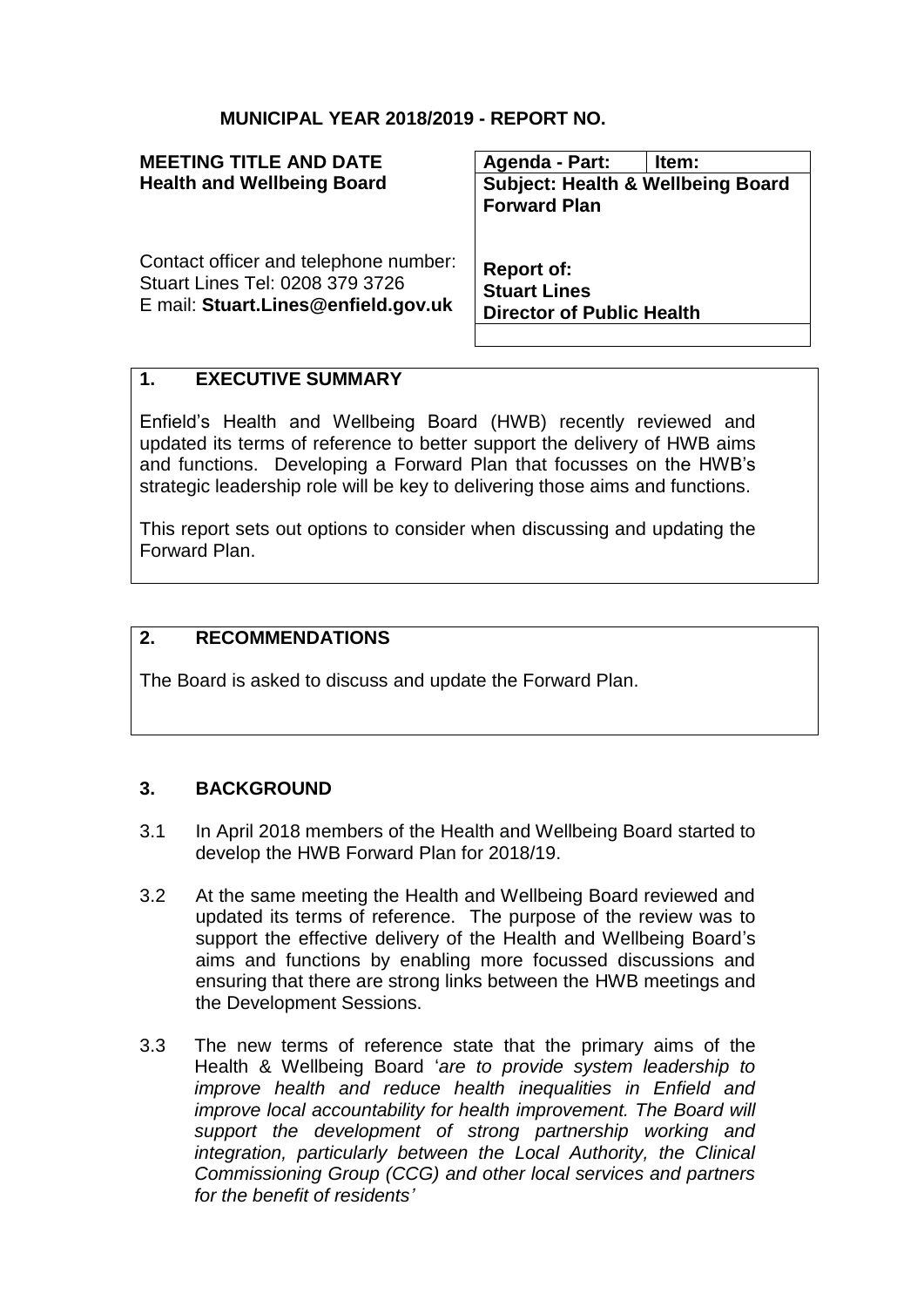3.4 The Health & Wellbeing Board's Forward Plan is key to achieving these aims.

# **4. REPORT**

4.1 To provide system leadership and deliver improvement across the health and care system in Enfield the HWB will need take a whole system approach to health and wellbeing, focus on the wider determinants of health and build on its determination to embed health considerations into policy making across the borough (HiAP).

## *Developing the HWB Forward Plan*

- 4.2 Among the core responsibilities of the Health & Wellbeing Board is the preparation of the Joint Strategic Needs Assessment (JSNA) and the Pharmaceutical Needs Assessment (PNA) and the development and delivery of the Joint Health and Wellbeing Strategy (JHWS). These responsibilities are reflected in the attached Forward Plan (Appendix 1).
- 4.3 The HWB will continue to receive JHWS progress reports at each meeting and will be able to select one (or more) priorities for a more focussed discussion at a subsequent meeting.
- 4.4 At the last Health & Wellbeing Board meeting the terms of reference for the refreshed Health Improvement Partnership (HIP) were also agreed. The HIP was set up to support the Health & Wellbeing Board discharge its functions in relation to system leadership.
- 4.5 The HIP will work to strengthen linkages and support cooperation between the Health and Wellbeing Board and partners across Enfield and North Central London. This will enable it to support the delivery of the Joint Health and Wellbeing Strategy, report on progress and escalate issues to the Board.
- 4.6 The HWB will receive a regular update from the HIP, outlining the work it has done to take forward HWB actions and suggesting topics for inclusion in the Forward Plan. The HIP will also support the design and delivery of Health & Wellbeing Board development sessions, events.
- 4.7 Several potential topics for the Forward Plan were discussed at the April meeting. The Health and Wellbeing Board is asked to considerer these and any additional topics, in the context of its strategic leadership, role for inclusion in Forward Plan.

# *Potential topics for the Forward Plan*

- Population Health Management how can we use this new resource to improve health in Enfield?
- CHINs (Care Closer to Home Integrated Networks)
- North Middlesex Hospital & winter pressures